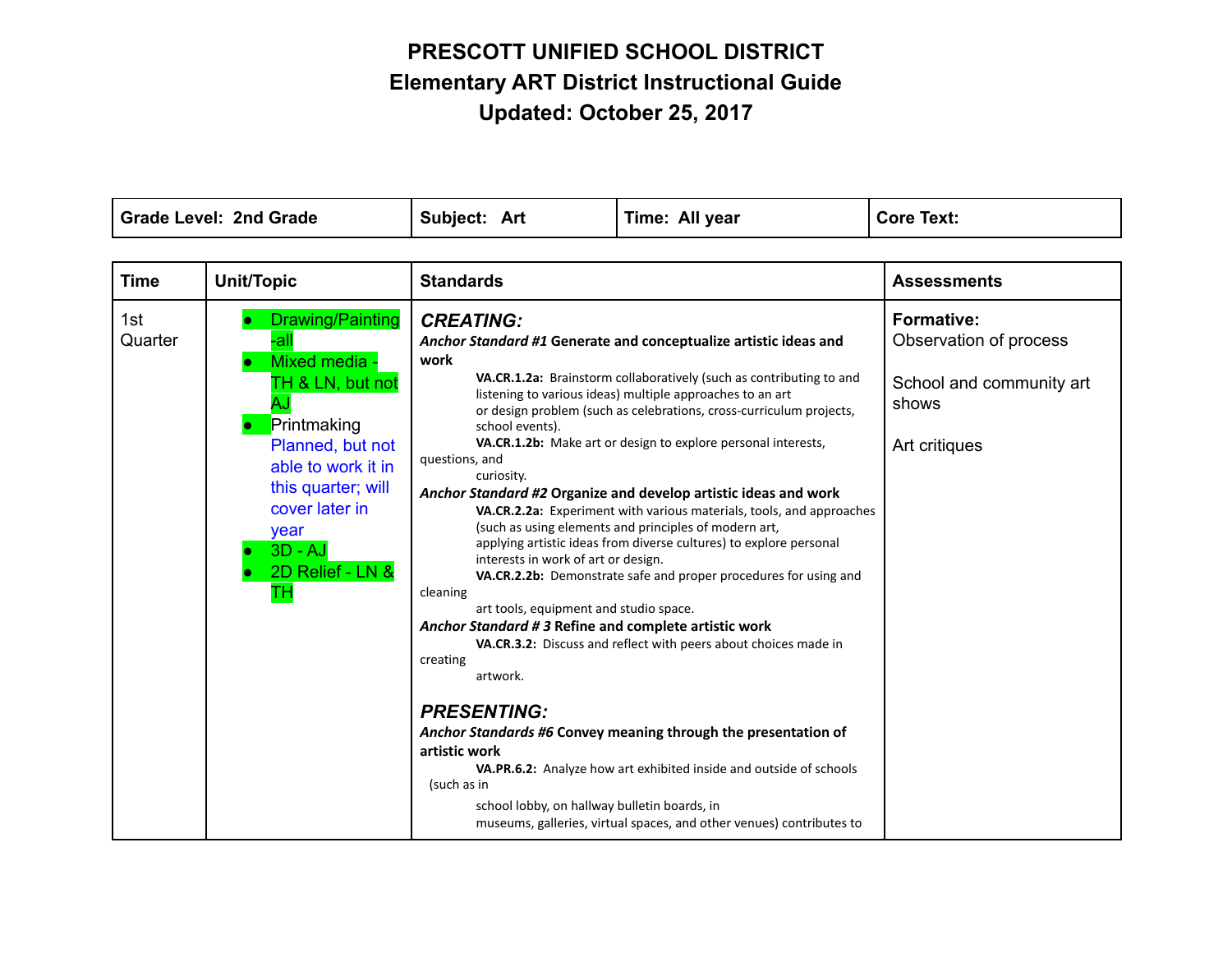|                |                                                | communities.                                                                                                                                                                                                                                                                                                                                                                                                                                                                                                                 |                                             |
|----------------|------------------------------------------------|------------------------------------------------------------------------------------------------------------------------------------------------------------------------------------------------------------------------------------------------------------------------------------------------------------------------------------------------------------------------------------------------------------------------------------------------------------------------------------------------------------------------------|---------------------------------------------|
|                |                                                | <b>RESPONDING:</b><br>Anchor Standard #8 Interpret intent and meaning in artistic work<br>VA.RE.8.2: Interpret art by identifying the mood suggested by a work<br>of art and describing relevant subject matter and elements and<br>principles.                                                                                                                                                                                                                                                                              |                                             |
|                |                                                | <b>CONNECTING:</b><br>Anchor Standard #10 Synthesize and relate knowledge and personal<br>experiences to make art<br>VA. CN.10.2: Create works of art about events in home, school, or<br>community<br>life.<br>Anchor Standard 11 Relate artistic ideas and works with societal,<br>cultural, and historical context to deepen understanding<br>VA.CN.11.2: Compare cultural uses (such as honoring people,<br>remembering events) of artwork from different times and places.                                              |                                             |
|                |                                                | <b>Literacy Standards:</b><br><b>Anchor Standard Speaking and Listening</b><br>2.SL.1: Participate in collaborative conversations with diverse<br>partners about kindergarten topics and texts with peers and adults in<br>small and larger groups.<br>2.SL.3: Ask and answer questions about what a speakers says<br>in order to clarify comprehension, gather additional informations, or<br>deepen understanding of a topic or issue.<br><b>Technology Standards:</b><br>2.1.3. PO1: Examine patterns to identify trends. |                                             |
| 2nd<br>Quarter | Drawing/Painting<br>Mixed media<br>Printmaking | <b>CREATING:</b><br>Anchor Standard #1 Generate and conceptualize artistic ideas and<br>work<br>VA.CR.1.2a: Brainstorm collaboratively (such as contributing to and                                                                                                                                                                                                                                                                                                                                                          | <b>Formative:</b><br>Observation of process |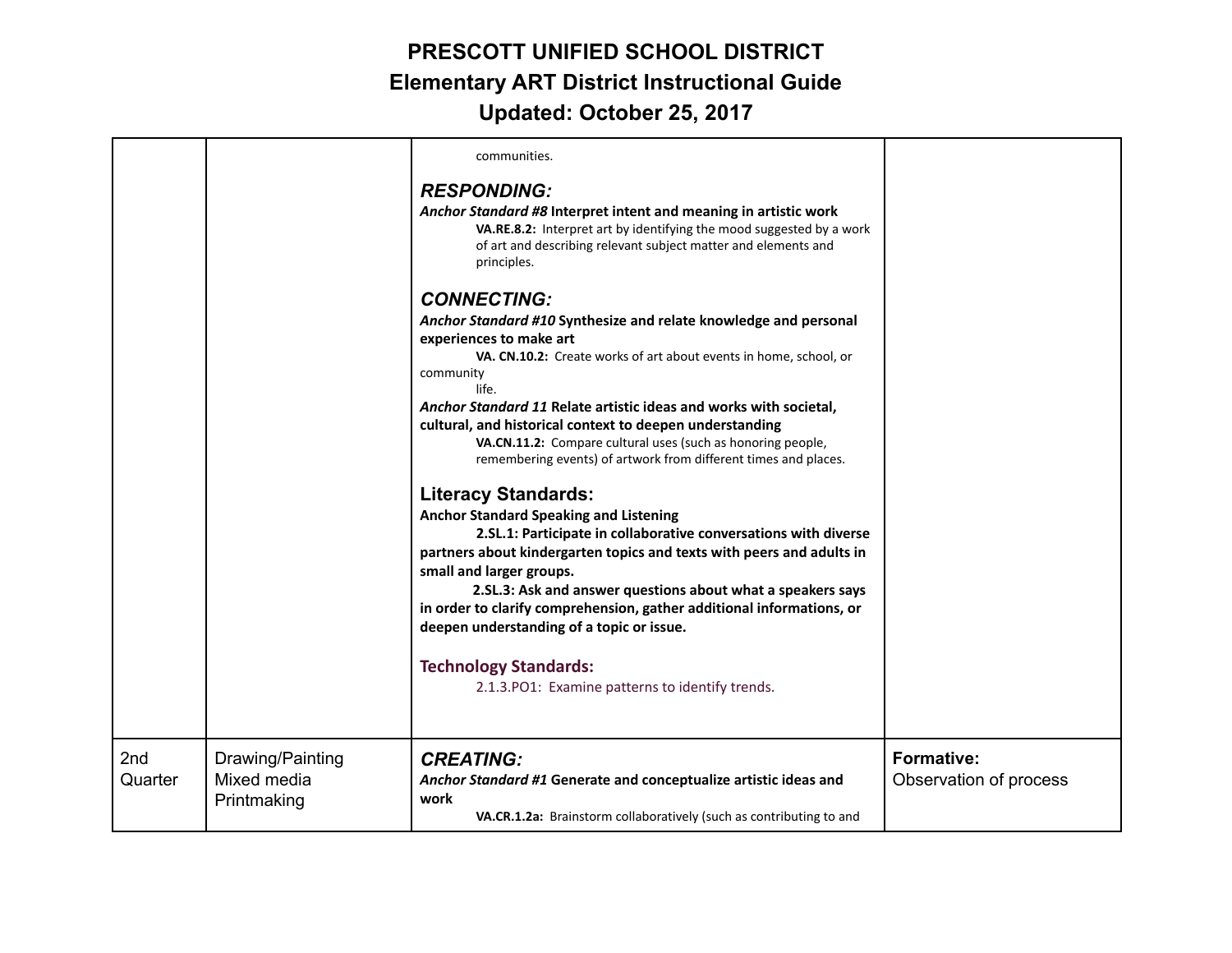| 3D | listening to various ideas) multiple approaches to an art<br>or design problem (such as celebrations, cross-curriculum projects,<br>school events).<br>VA.CR.1.2b: Make art or design to explore personal interests,<br>questions, and<br>curiosity.<br>Anchor Standard #2 Organize and develop artistic ideas and work<br>VA.CR.2.2a: Experiment with various materials, tools, and approaches<br>(such as using elements and principles of modern art,<br>applying artistic ideas from diverse cultures) to explore personal<br>interests in work of art or design.<br>VA.CR.2.2b: Demonstrate safe and proper procedures for using and<br>cleaning<br>art tools, equipment and studio space.<br>Anchor Standard #3 Refine and complete artistic work<br>VA.CR.3.2: Discuss and reflect with peers about choices made in<br>creating<br>artwork.<br><b>PRESENTING:</b><br>Anchor Standards #6 Convey meaning through the presentation of<br>artistic work<br>VA.PR.6.2: Analyze how art exhibited inside and outside of schools<br>(such as in<br>school lobby, on hallway bulletin boards, in<br>museums, galleries, virtual spaces, and other venues) contributes to<br>communities.<br>Anchor Standard #7 Perceive and analyze artistic work<br>VA.RE.7.2a: Use art-specific vocabulary to describe one's natural<br>world and<br>constructed environments.<br>VA.RE.7.2b: Compare images based on expressive properties (such as<br>Albrecht Durer's calm "Hare", the energetic<br>Energizer Bunny, the silly Bugs Bunny). | School and community art<br>shows<br>Art critiques |
|----|----------------------------------------------------------------------------------------------------------------------------------------------------------------------------------------------------------------------------------------------------------------------------------------------------------------------------------------------------------------------------------------------------------------------------------------------------------------------------------------------------------------------------------------------------------------------------------------------------------------------------------------------------------------------------------------------------------------------------------------------------------------------------------------------------------------------------------------------------------------------------------------------------------------------------------------------------------------------------------------------------------------------------------------------------------------------------------------------------------------------------------------------------------------------------------------------------------------------------------------------------------------------------------------------------------------------------------------------------------------------------------------------------------------------------------------------------------------------------------------------------------------------------------|----------------------------------------------------|
|    | <b>RESPONDING:</b><br>Anchor Standard #8 Interpret intent and meaning in artistic work<br>VA.RE.8.2: Interpret art by identifying the mood suggested by a work<br>of art and describing relevant subject matter and elements and                                                                                                                                                                                                                                                                                                                                                                                                                                                                                                                                                                                                                                                                                                                                                                                                                                                                                                                                                                                                                                                                                                                                                                                                                                                                                                 |                                                    |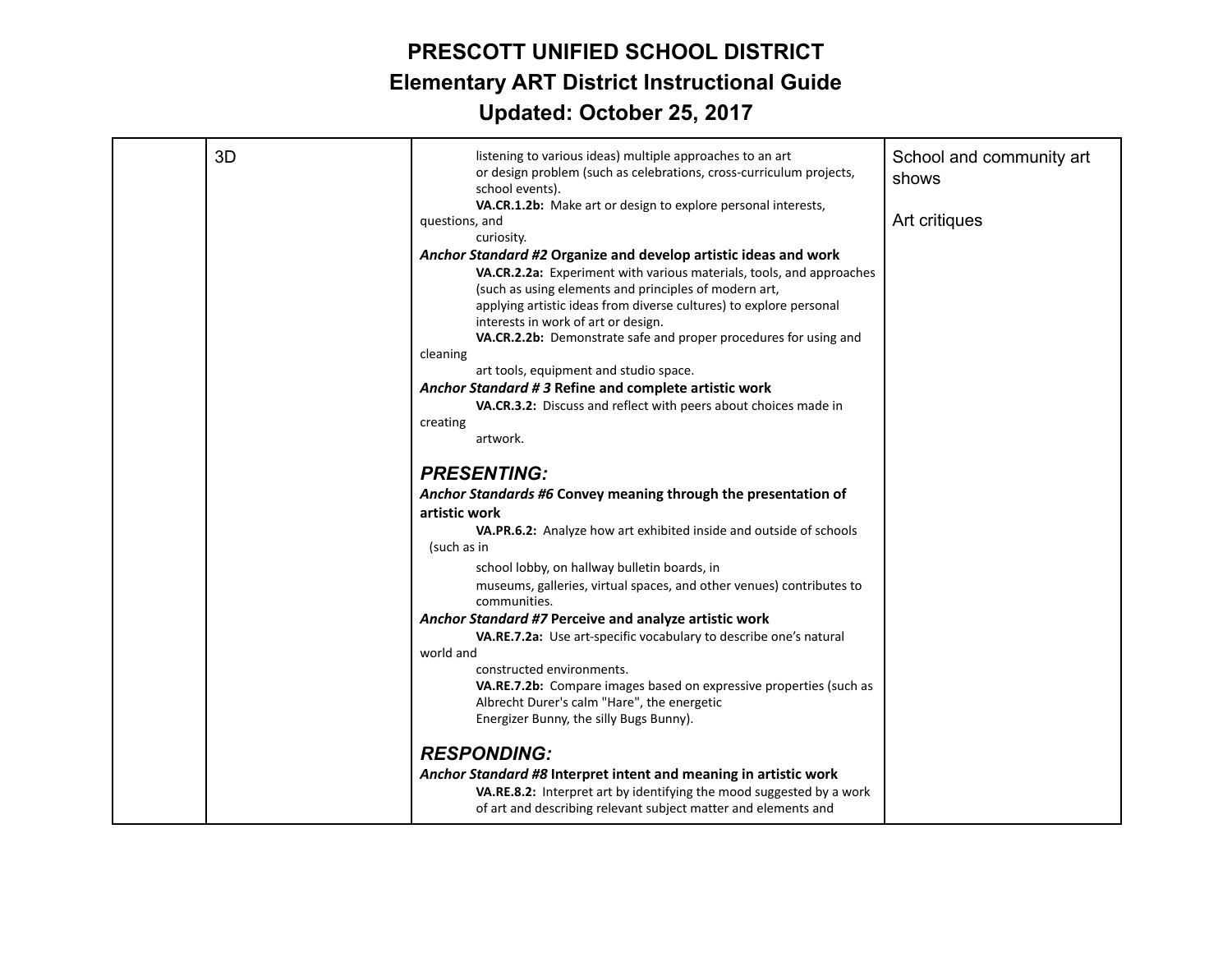|                |                                                      | principles.<br><b>CONNECTING:</b><br>Anchor Standard 11 Relate artistic ideas and works with societal,<br>cultural, and historical context to deepen understanding<br>VA.CN.11.2: Compare cultural uses (such as honoring people,<br>remembering events) of artwork from different times and places.                                                                                                                                                                                                                                                                                                                                                                                                                                                                                                             |                                                                                                   |
|----------------|------------------------------------------------------|------------------------------------------------------------------------------------------------------------------------------------------------------------------------------------------------------------------------------------------------------------------------------------------------------------------------------------------------------------------------------------------------------------------------------------------------------------------------------------------------------------------------------------------------------------------------------------------------------------------------------------------------------------------------------------------------------------------------------------------------------------------------------------------------------------------|---------------------------------------------------------------------------------------------------|
|                |                                                      | <b>Literacy Standards:</b><br><b>Anchor Standard Speaking and Listening</b><br>2.SL.1: Participate in collaborative conversations with diverse<br>partners about kindergarten topics and texts with peers and adults in<br>small and larger groups.<br>2.SL.3: Ask and answer questions about what a speakers says<br>in order to clarify comprehension, gather additional informations, or<br>deepen understanding of a topic or issue.<br><b>Technology Standards:</b><br>2.1.3. PO1: Examine patterns to identify trends.                                                                                                                                                                                                                                                                                     |                                                                                                   |
| 3rd<br>Quarter | Drawing/Painting<br>Mixed media<br>Printmaking<br>3D | <b>CREATING:</b><br>Anchor Standard #1 Generate and conceptualize artistic ideas and<br>work<br>VA.CR.1.2a: Brainstorm collaboratively (such as contributing to and<br>listening to various ideas) multiple approaches to an art<br>or design problem (such as celebrations, cross-curriculum projects,<br>school events).<br>VA.CR.1.2b: Make art or design to explore personal interests,<br>questions, and<br>curiosity.<br>Anchor Standard #2 Organize and develop artistic ideas and work<br>VA.CR.2.2a: Experiment with various materials, tools, and approaches<br>(such as using elements and principles of modern art,<br>applying artistic ideas from diverse cultures) to explore personal<br>interests in work of art or design.<br>VA.CR.2.2b: Demonstrate safe and proper procedures for using and | <b>Formative:</b><br>Observation of process<br>School and community art<br>shows<br>Art critiques |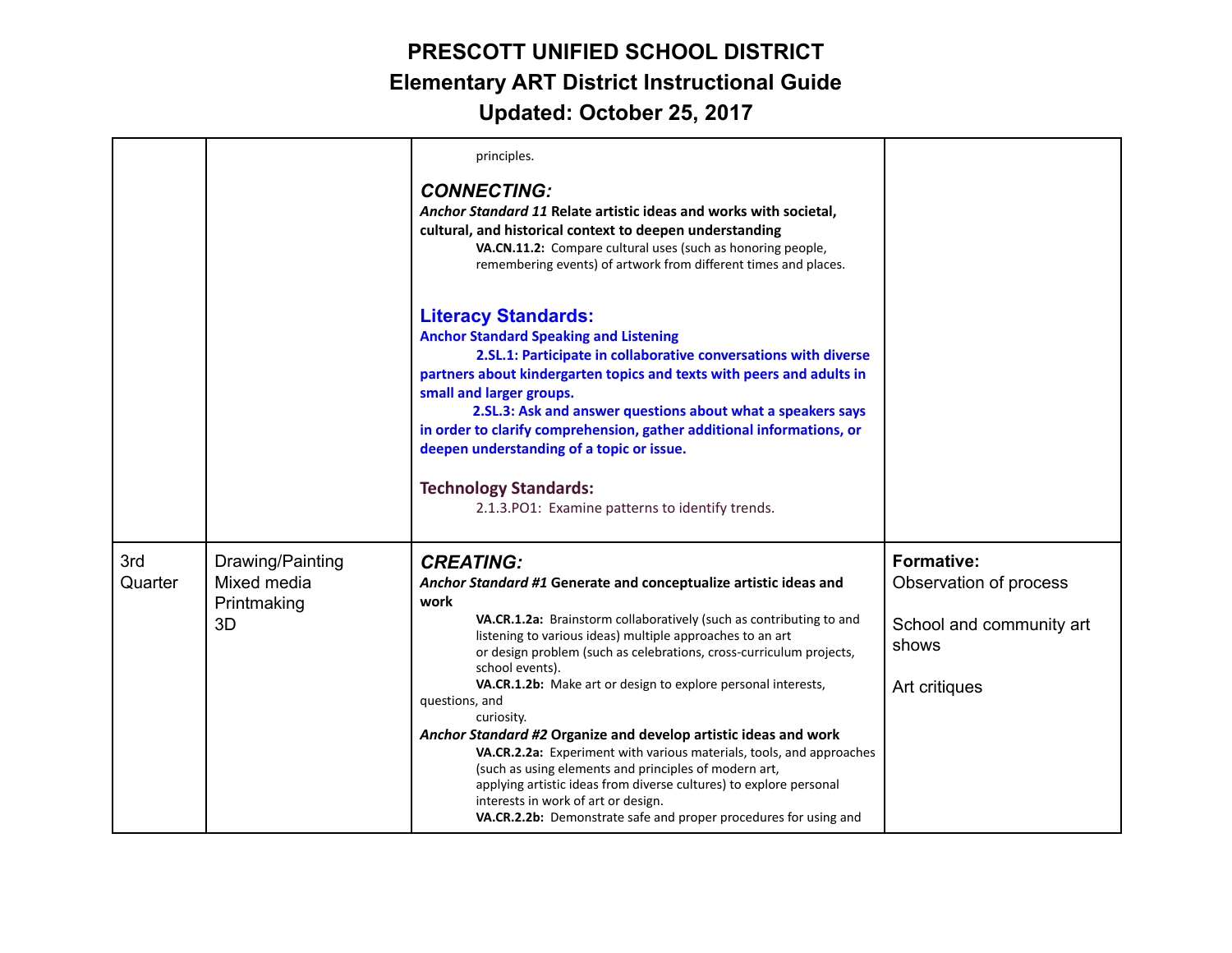|  | cleaning<br>art tools, equipment and studio space.<br>Anchor Standard #3 Refine and complete artistic work<br>VA.CR.3.2: Discuss and reflect with peers about choices made in<br>creating<br>artwork.                                                                                                                                                                                                                                                                                                                                                                                                                                                                         |  |
|--|-------------------------------------------------------------------------------------------------------------------------------------------------------------------------------------------------------------------------------------------------------------------------------------------------------------------------------------------------------------------------------------------------------------------------------------------------------------------------------------------------------------------------------------------------------------------------------------------------------------------------------------------------------------------------------|--|
|  | <b>PRESENTING:</b><br>Anchor Standard #4 Select, Analyze and Interpret artistic work for<br>presentation<br>VA.PR.4.2: Categorize artworks based on a theme or concept for an<br>exhibit (such as bulletin board display, student art show,<br>postcard, mock gallery).                                                                                                                                                                                                                                                                                                                                                                                                       |  |
|  | Anchor Standard #5 Develop and refine artistic techniques and work<br>for presentation<br>VA.PR.5.2: Distinguish between different materials or artistic<br>techniques for preparing artwork for presentation and<br>(such as mounted on construction paper, elevated on a base, hung<br>from the ceiling and including a label with student name and title).<br>Anchor Standards #6 Convey meaning through the presentation of<br>artistic work<br>VA.PR.6.2: Analyze how art exhibited inside and outside of schools<br>(such as in<br>school lobby, on hallway bulletin boards, in<br>museums, galleries, virtual spaces, and other venues) contributes to<br>communities. |  |
|  | <b>RESPONDING:</b><br>Anchor Standard #7 Perceive and analyze artistic work<br>VA.RE.7.2b: Compare images based on expressive properties (such as<br>Albrecht Durer's calm "Hare", the energetic<br>Energizer Bunny, the silly Bugs Bunny).<br>Anchor Standard #9 Apply criteria to evaluate artistic work<br>VA. RE.9.2: Use art-specific vocabulary to express preferences about<br>artwork.<br><b>CONNECTING:</b>                                                                                                                                                                                                                                                          |  |
|  |                                                                                                                                                                                                                                                                                                                                                                                                                                                                                                                                                                                                                                                                               |  |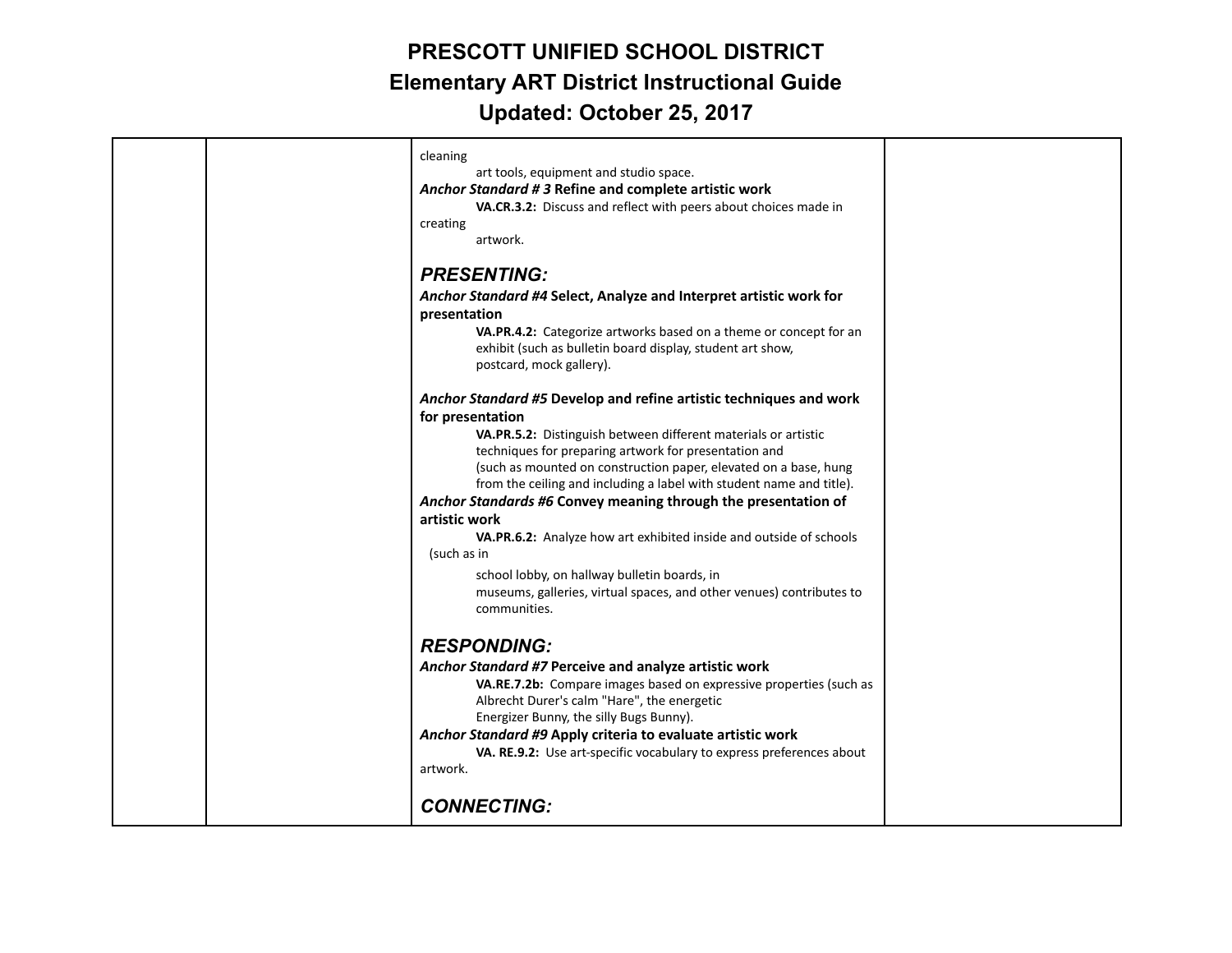|                |                                                | Anchor Standard #10 Synthesize and relate knowledge and personal<br>experiences to make art<br>VA. CN.10.2: Create works of art about events in home, school, or<br>community<br>life.                                                                                                                                                                                                                                                                                   |                                             |
|----------------|------------------------------------------------|--------------------------------------------------------------------------------------------------------------------------------------------------------------------------------------------------------------------------------------------------------------------------------------------------------------------------------------------------------------------------------------------------------------------------------------------------------------------------|---------------------------------------------|
|                |                                                | <b>Literacy Standards:</b><br><b>Anchor Standard Speaking and Listening</b><br>2.SL.1: Participate in collaborative conversations with diverse<br>partners about kindergarten topics and texts with peers and adults in<br>small and larger groups.<br>2.SL.3: Ask and answer questions about what a speakers says<br>in order to clarify comprehension, gather additional informations, or<br>deepen understanding of a topic or issue.<br><b>Technology Standards:</b> |                                             |
|                |                                                | 2.1.3. PO1: Examine patterns to identify trends.                                                                                                                                                                                                                                                                                                                                                                                                                         |                                             |
| 4th<br>Quarter | Drawing/Painting<br>Mixed media<br>Printmaking | <b>CREATING:</b><br>Anchor Standard #1 Generate and conceptualize artistic ideas and<br>work                                                                                                                                                                                                                                                                                                                                                                             | <b>Formative:</b><br>Observation of process |
|                | 3D                                             | VA.CR.1.2a: Brainstorm collaboratively (such as contributing to and<br>listening to various ideas) multiple approaches to an art<br>or design problem (such as celebrations, cross-curriculum projects,<br>school events).                                                                                                                                                                                                                                               | School and community art<br>shows           |
|                |                                                | VA.CR.1.2b: Make art or design to explore personal interests,<br>questions, and<br>curiosity.                                                                                                                                                                                                                                                                                                                                                                            | Art critiques                               |
|                |                                                | Anchor Standard #2 Organize and develop artistic ideas and work<br>VA.CR.2.2a: Experiment with various materials, tools, and approaches<br>(such as using elements and principles of modern art,<br>applying artistic ideas from diverse cultures) to explore personal<br>interests in work of art or design.<br>VA.CR.2.2b: Demonstrate safe and proper procedures for using and<br>cleaning<br>art tools, equipment and studio space.                                  |                                             |
|                |                                                | VA.CR.2.2c: Repurpose objects to make something new.                                                                                                                                                                                                                                                                                                                                                                                                                     |                                             |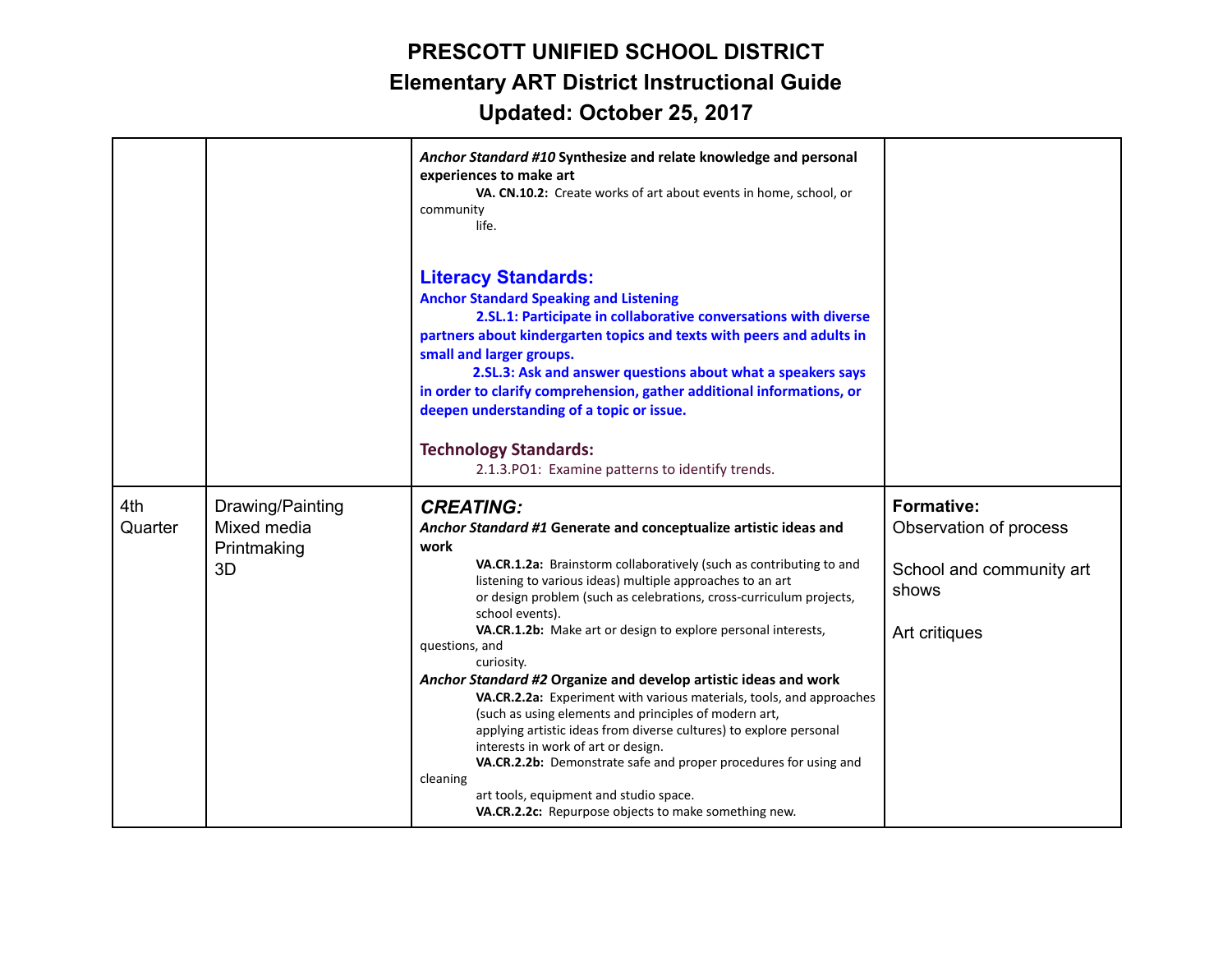